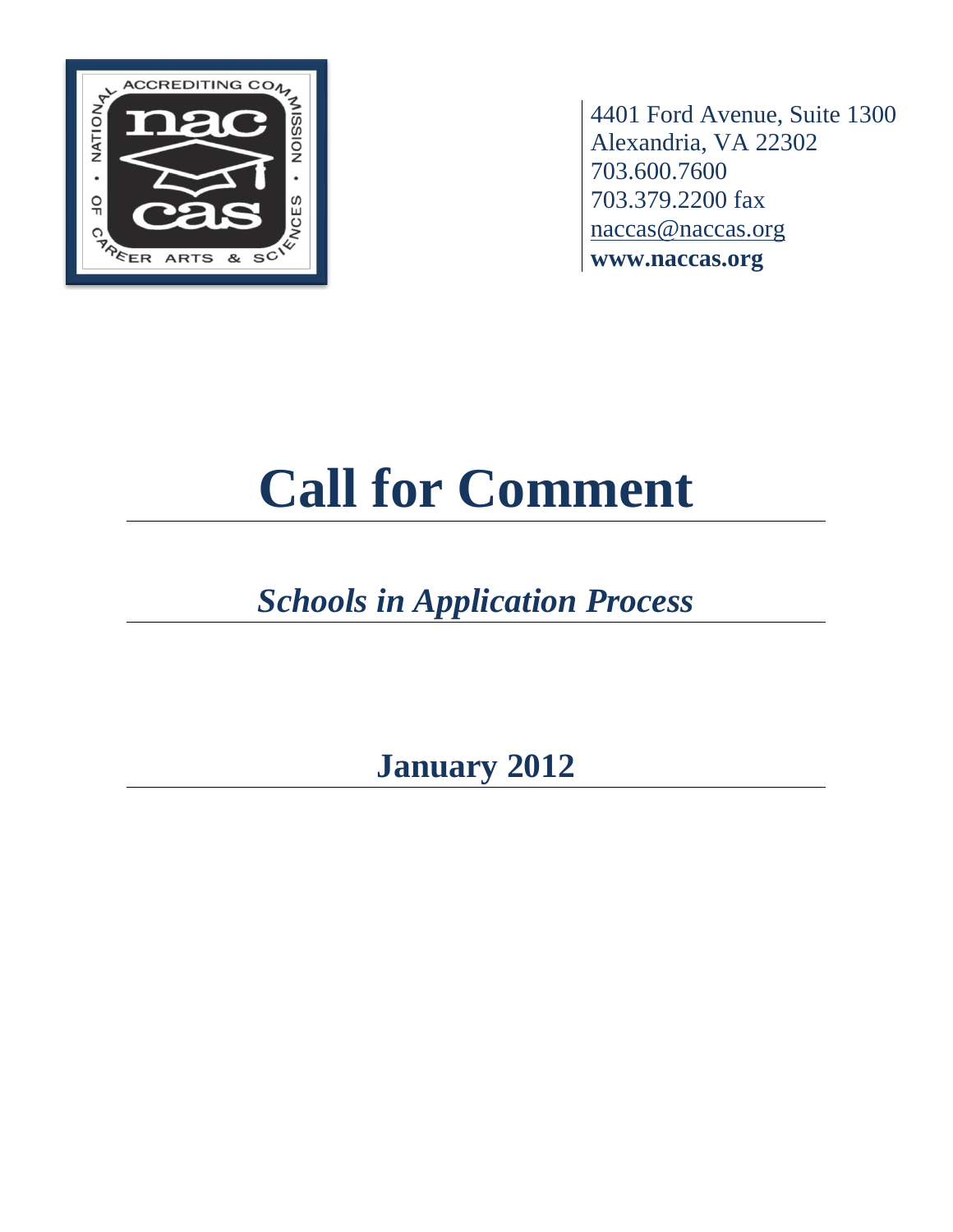## **List of Schools in the Application Process**

*In accordance with Sections 10.0 and 10.1 of NACCAS' Rules of Practice and Procedure and 34 CFR 602.23(b), the NACCAS Board of Commissioners seeks comments on institutions that are currently in the process of applying for accreditation or renewal of accreditation.*

Instructions: If you have information that would contribute to the Commission's review of any of the institutions listed below, please complete the attached comment form and e-mail it to Afsheen Mirza at [amirza@naccas.org.](mailto:amirza@naccas.org) Please include the following in the subject line of your email: School List Call for Comment: January 2012. Pursuant to Section 10.1 of NACCAS' *Rules of Practice and Procedure*, please submit all comments within 15 days of the date of distribution of this Call for Comment.

#### Arizona Paul Mitchell The School Phoenix PMAZ Phonenix LLC Ref. #012064-00 3423 West Bethany Home Road Phoenix, AZ 85017 **Process: Renewal of Accreditation** All Beauty College **Ref.** #012065-00 1385 East Gemini Street Fort Mohave, AZ 86426 **Process: Renewal of Accreditation** Colorado Empire Beauty School Ref. #015012-00 6520 Wadsworth Boulevard, #209 Arvada, CO 80003 **Process: Renewal of Accreditation** New Dimensions Beauty Academy, Inc. Ref. #015051-00 10158 South Parker Road, Suite A Parker, CO 80134 **Process: Renewal of Accreditation** Illinois Unity Cosmetology College Ref. #023174-00 24 Vermillion Plaza

**Process: Renewal of Accreditation**

Pontiac, IL 61764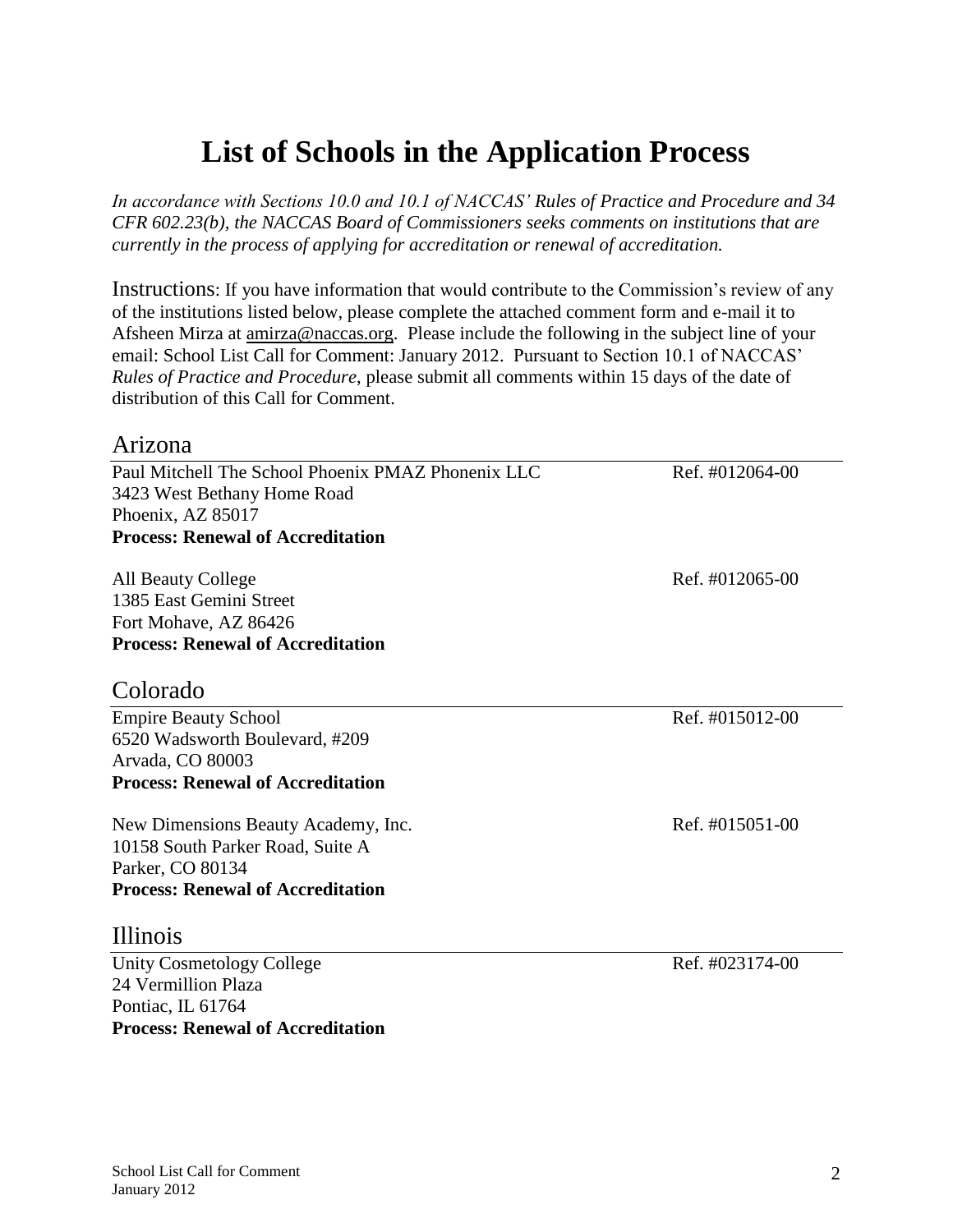#### North Carolina

V Tran Beauty Academy Ref. #I10053-00 5125 South Boulevard, Suite C Charlotte, NC 28217 **Process: Initial Accreditation**

#### Ohio

Vanity School of Cosmetology Ref. #045119-00 5236 Detroit Road Sheffield Village, OH 44035 **Process: Renewal of Accreditation**

#### Utah

Evans Hairstyling College Ref. #054034-00 955 East Tabernacle Street St. George, UT 84770 **Process: Renewal of Accreditation**

#### Virginia

day DREAMERS Academy Ref. #I12003-00 10432 Balls Ford Road, Suite 300 Manassas, VA 20109 **Process: Initial Accreditation**